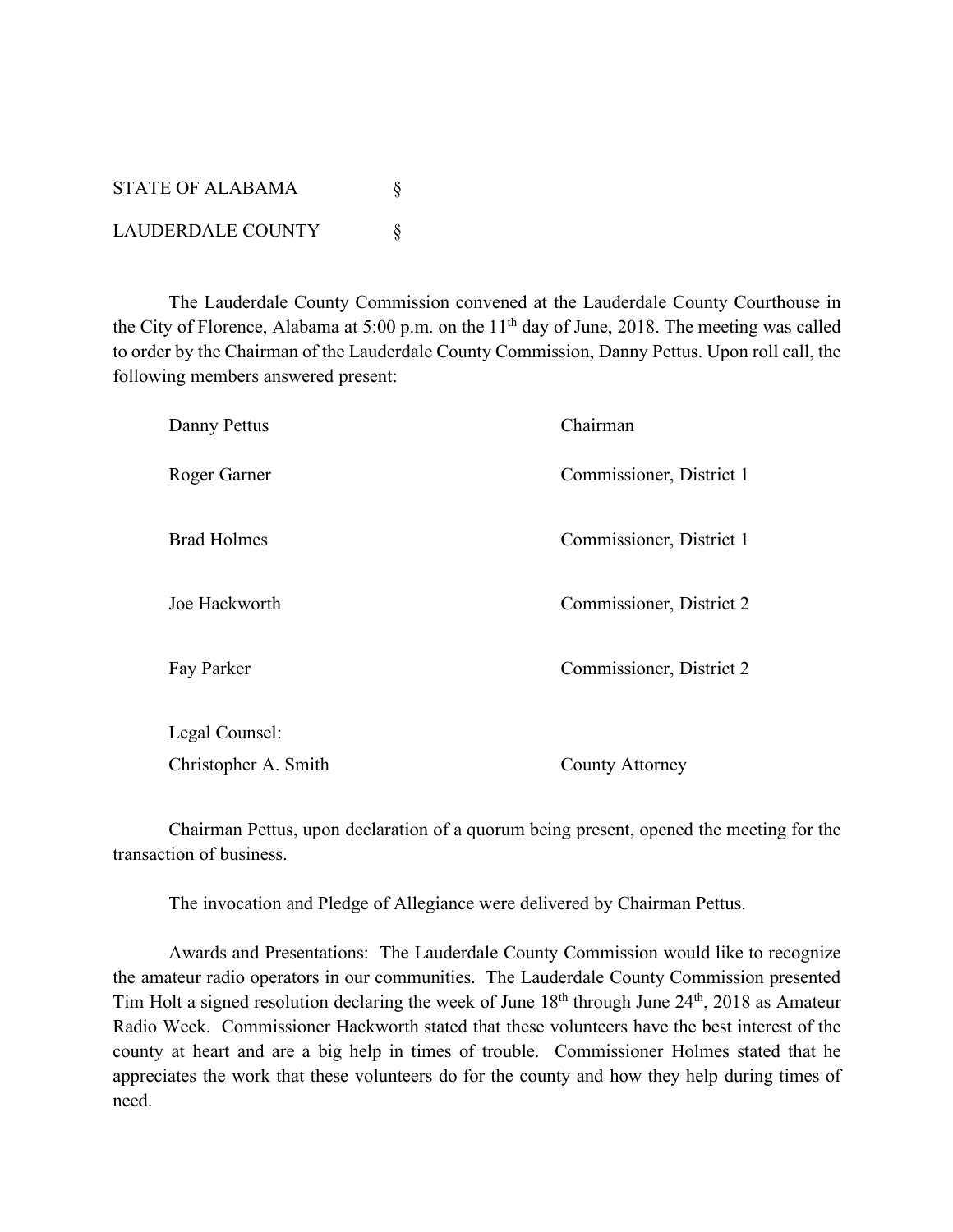Public Comments on Agenda items: None

Commissioner Parker moved, seconded by Commissioner Garner that all items listed on the regular business agenda be approved for immediate consideration. There being no discussion and upon a vote taken, motion unanimously approved. Agenda is herein recorded and made part of these minutes.

Commissioner Hackworth moved, seconded by Commissioner Holmes that the minutes of the last regular meeting of the Commission be approved for recording. There being no discussion and upon vote taken, motion unanimously approved.

Commissioner Parker moved, seconded by Commissioner Garner to approve a resolution that authorizesthe disposal of a Sheriff's Department 2010 Ford F150 truck as it was totaled during a recent accident. The VIN number is 1FTFX1EV5AKC09594 and the County Asset number is 7429. There being no discussion and upon a vote taken, motion unanimously approved. Resolution is herein recorded and made a part of these minutes.

Commissioner Holmes moved, seconded by Commissioner Garner to approve a resolution which will allow the Lauderdale County Commission to renew the second year of the Solid Waste Street Smart Contract. This is the second year of the three year contract. Street Smart is the current GPS and video system service provider for the Solid Waste Department. There being no discussion and upon a vote taken, motion unanimously approved. Resolution is herein recorded and made a part of these minutes.

Commissioner Garner moved, seconded by Commissioner Parker to approve a resolution that will allow the Lauderdale County Commission to purchase an advertisement in the Times Daily annual Living Here magazine. The magazine will showcase all of the county and city topics for current and incoming citizens. The cost of the half page ad is seven hundred seventy-nine dollars and forty cents and will be paid for out of the Tourism Fund. There being no discussion and upon a vote taken, motion unanimously approved. Resolution is herein recorded and made a part of these minutes.

Commissioner Holmes moved, seconded by Commissioner Hackworth to approve a resolution authorizing an agreement between the Lauderdale County Commission, the City of Florence City Council, and the City of Florence Planning Commission, pursuant to Alabama Legislative Act No. 2012-297, which states that the City of Florence will retain Planning Jurisdiction outside the corporate limits with regard to Subdivision Regulations. There being no discussion and upon a vote taken, motion unanimously approved. Resolution and copy of the agreement are herein recorded and made part of these minutes.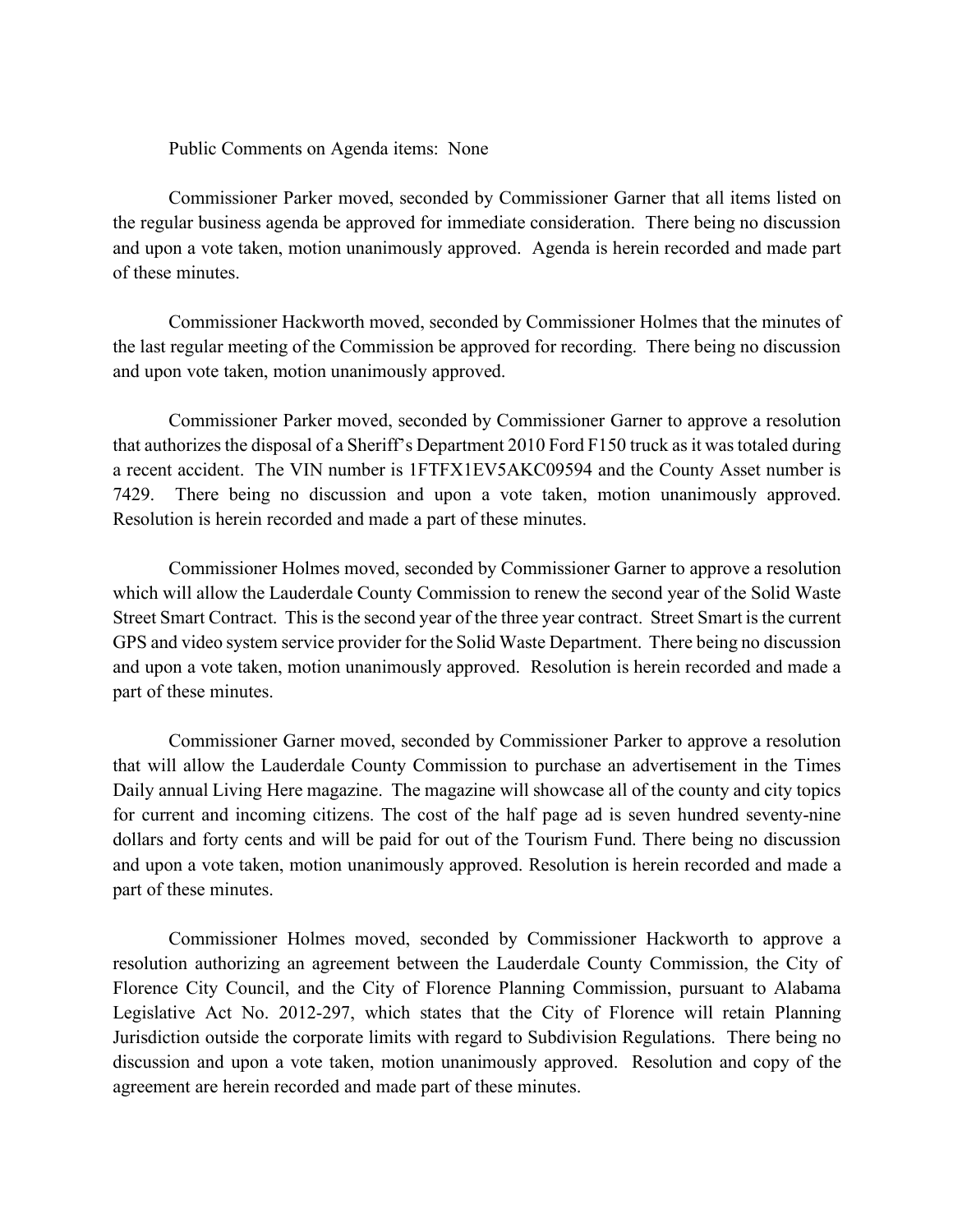The Lauderdale County Commission would like to re-appoint Scott Haataja to the NACOLG Revolving Loan Board of Directors. Mr. Haataja's appointment will expire on May 26<sup>th</sup>, 2021. Commissioner Holmes moved, seconded by Commissioner Parker to approve the re-appointment. There being no discussion and upon a vote taken, motion unanimously approved. Approval is herein recorded and made part of these minutes.

The Lauderdale County Commission would like to appoint Trent Jordan to fill an open appointment on the NACOLG Revolving Loan Board of Directors. Mr. Jordan's appointment will begin immediately and expire on May  $26<sup>th</sup>$ , 2021. Commissioner Holmes moved, seconded by Commissioner Parker to accept the appointment. There being no discussion and upon a vote taken, motion unanimously approved. Approval is herein recorded and made part of these minutes.

The Lauderdale County Commission would like to re-appoint Lee Freeman, Dr. George Makowski, and Kitty Cox to the Lauderdale County Cemetery Rehabilitation Authority. All three re-appointment terms will expire on June 30<sup>th</sup>, 2020. Commissioner Parker moved, seconded by Commissioner Hackworth to approve all three re-appointments. Commissioner Parker stated that he wished to thank the board members for their work on the cemetery board and he appreciates all of the work that they do for the County. There being no further discussion and upon a vote taken, motion unanimously approved. Approval is herein recorded and made part of these minutes.

The Lauderdale County Commission would like to re-appoint William Howard to the Florence-Lauderdale Port Authority. Mr. Howard's appointment will expire on July 27<sup>th</sup>, 2023. Commissioner Holmes moved, seconded by Commissioner Parker to approve the re-appointment. There being no discussion and upon a vote taken, motion unanimously approved. Approval is herein recorded and made part of these minutes.

The Lauderdale County Commission would like to re-appoint John Higginbotham to the Lauderdale County Judicial Commission. Mr. Higginbotham's appointment will expire on August 13th, 2024. Commissioner Parker moved, seconded by Commissioner Hackworth to approve the re-appointment. There being no discussion and upon a vote taken, motion unanimously approved. Approval is herein recorded and made part of these minutes.

The invoiced bills were audited, allowed, and ordered to be paid upon a motion by Commissioner Parker and seconded by Commissioner Garner. There being no discussion and upon a vote taken, motion unanimously approved.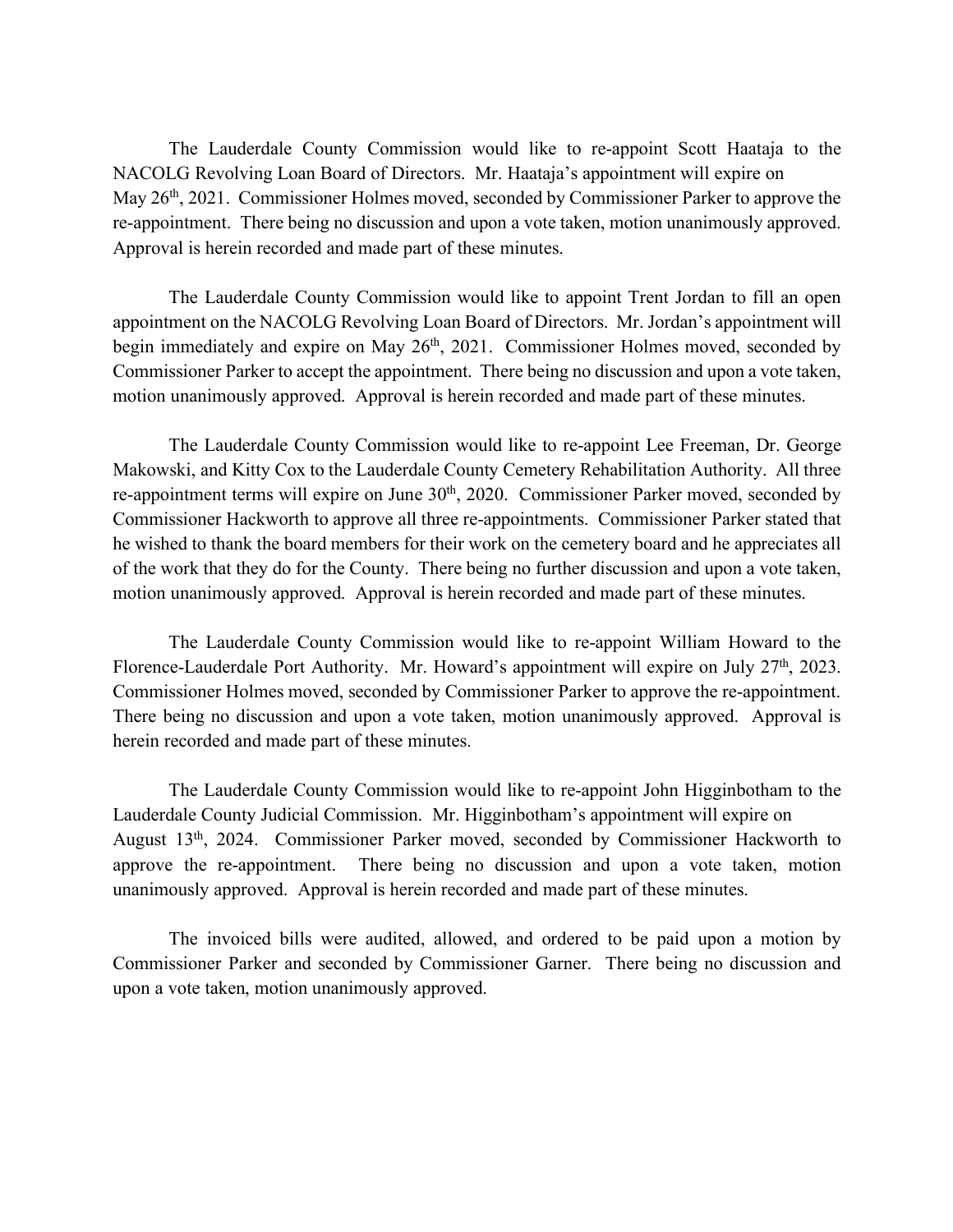## CHECKS ISSUED MAY 29<sup>th</sup>, 2018 THROUGH JUNE  $10^{TH}$ , 2018

| <b>GENERAL-SPECIAL</b><br>CHECK # 53511-53548         | \$483,436.36 |
|-------------------------------------------------------|--------------|
| <b>AGRI-BUSINESS FUND</b><br>CHECK # 3644-3645        | \$210.19     |
| <b>LEPA FUND</b><br>CHECK # 8005-8011                 | \$4,493.16   |
| <b>GASOLINE TAX FUND</b><br>CHECK # 16743-16753       | \$237,199.05 |
| PUBLIC BLDG., R & B SPECIAL<br>CHECK $# N/A$          | 0.00         |
| PUBLIC HIGHWAY & TRAFFIC FUND<br>CHECK $# N/A$        | 0.00         |
| AL. TRUST CAPITAL IMPROVEMENT FUND<br>CHECK $# N/A$   | 0.00         |
| RRR GASOLINE TAX FUND<br><b>CHECK # 658</b>           | \$381,589.95 |
| <b>REAPPRAISAL FUND</b><br>CHECK #11339-11346         | \$21,357.26  |
| REAPPRAISAL MONEY MARKET<br>CHECK $# N/A$             | 0.00         |
| TOURISM, REC. & CONVENTION FUND<br>CHECK $#$ 474      | \$4,000.00   |
| <b>RSVP FUND</b><br>CHECK # 17123-17129               | \$2,505.17   |
| <b>CHILD PROTECTION FUND</b><br>CHECK $# N/A$         | 0.00         |
| <b>SERIES 2001 DEBT SERVICE FUND</b><br>CHECK $# N/A$ | 0.00         |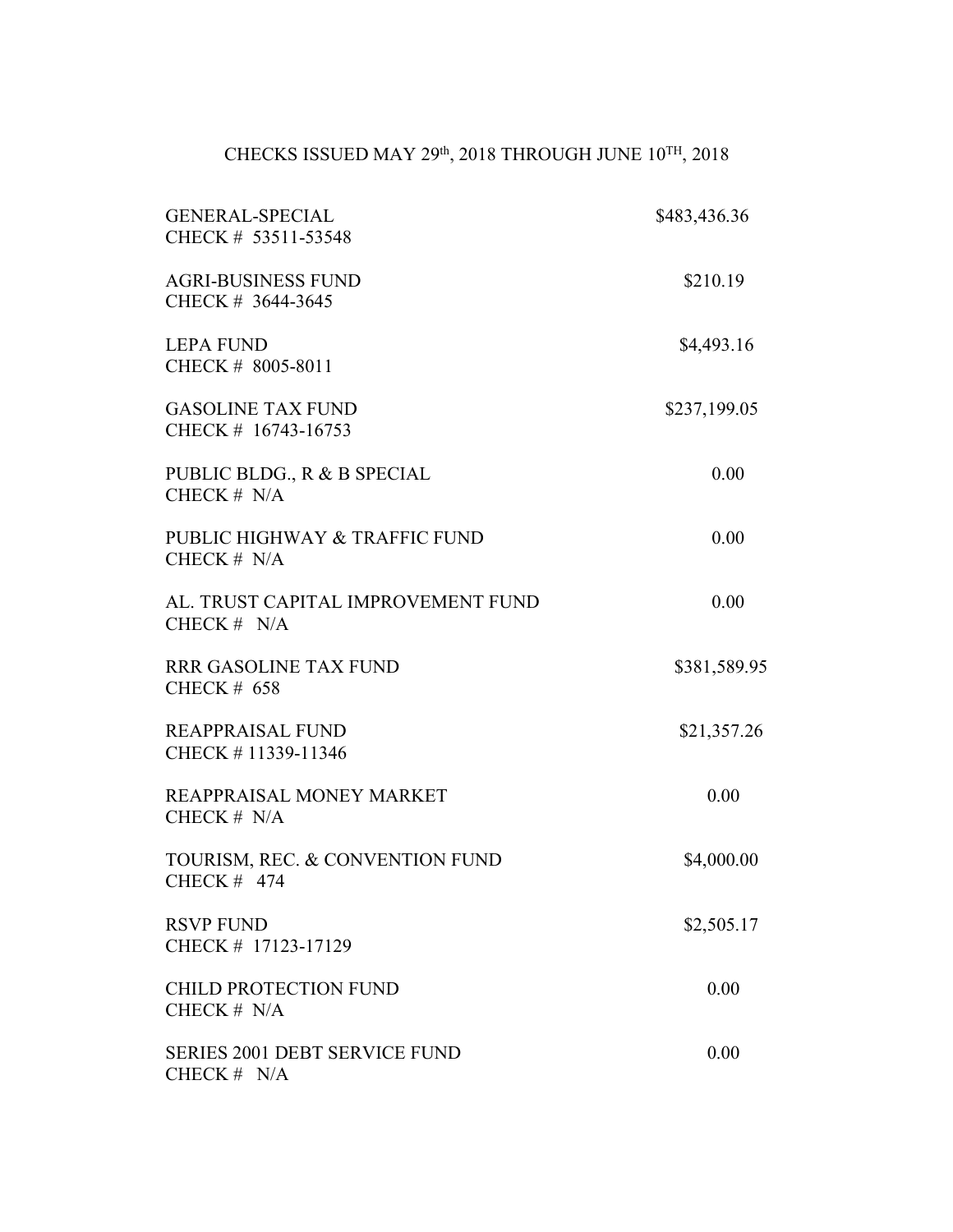| <b>CDBG FUND</b><br>CHECK $# N/A$                       |       | 0.00           |
|---------------------------------------------------------|-------|----------------|
| <b>SOLID WASTE FUND</b><br>CHECK # 7248-7257            |       | \$99,339.77    |
| <b>ACCOUNT PAYABLE FUND</b><br>CHECK # 40280-40335      |       | \$385,800.69   |
| FIRE PROTECTION FEE FUND<br>CHECK $# N/A$               |       | 0.00           |
| <b>INDUSTRIAL DEVELOPMENT TAX FUND</b><br>CHECK $# N/A$ |       | 0.00           |
| <b>TOBACCO TAX FUND</b><br>CHECK # 3017-3019            |       | \$48,035.46    |
| <b>TVA TAX FUND</b><br>CHECK $# N/A$                    |       | 0.00           |
|                                                         | Total | \$1,667,967.06 |

Scheduled Public Hearings: None

Staff Reports: None

Public Comment Period:

Sam Pendleton of 1934 Maple Ave, Florence, Alabama, stated that he wished to thank the Commissioners for the job that they are doing. Mr. Pendleton stated that they have built bridges at good locations which will benefit the citizens of Lauderdale County. Mr. Pendleton further stated that the Commissioners are doing good work with the Sheriff and they are communicating well with each other. Mr. Pendleton also stated that he is happy that the County Commission is adding the Female Jail over on Veterans Drive.

Tiffany Boyd from NACOLG reminded the County Commission that the Community Development Grant Program is still available and it is not too late to apply for a grant. Ms. Boyd further stated that the grant program is available up to three hundred fifty thousand dollars but there are qualifications to the program such as it must be low income and community center developments. Ms. Boyd stated that the program is a ten percent match grant program.